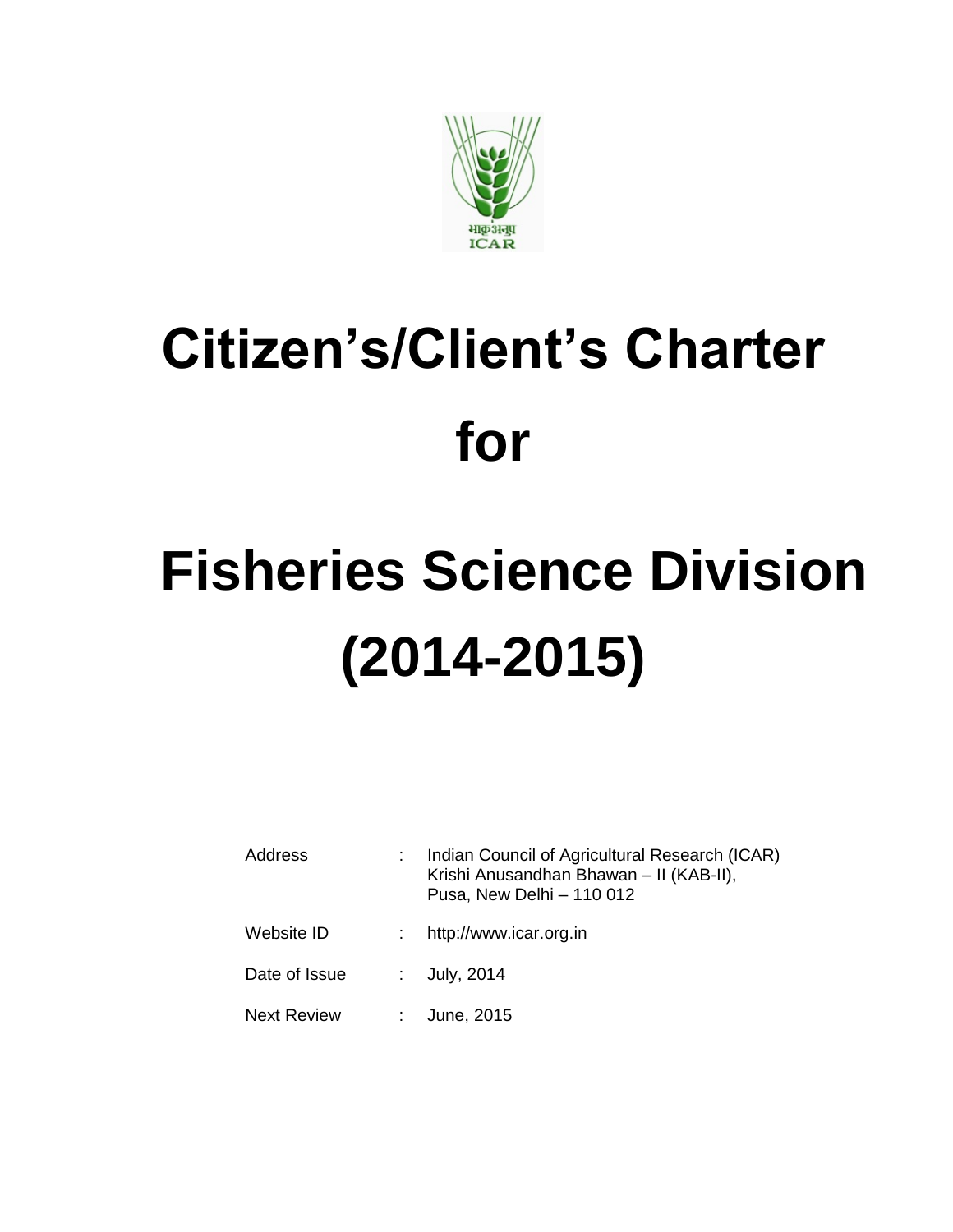#### **Vision Mission**

#### **Vision**

**'**Fish for All**'**

#### **Mission**

To provide technological inputs for sustainable growth of Indian fisheries and aquaculture sector by interfacing research, education and extension initiatives through institutional and policy support and play an important role in providing the much required food, nutritional, socio-economic and livelihood security.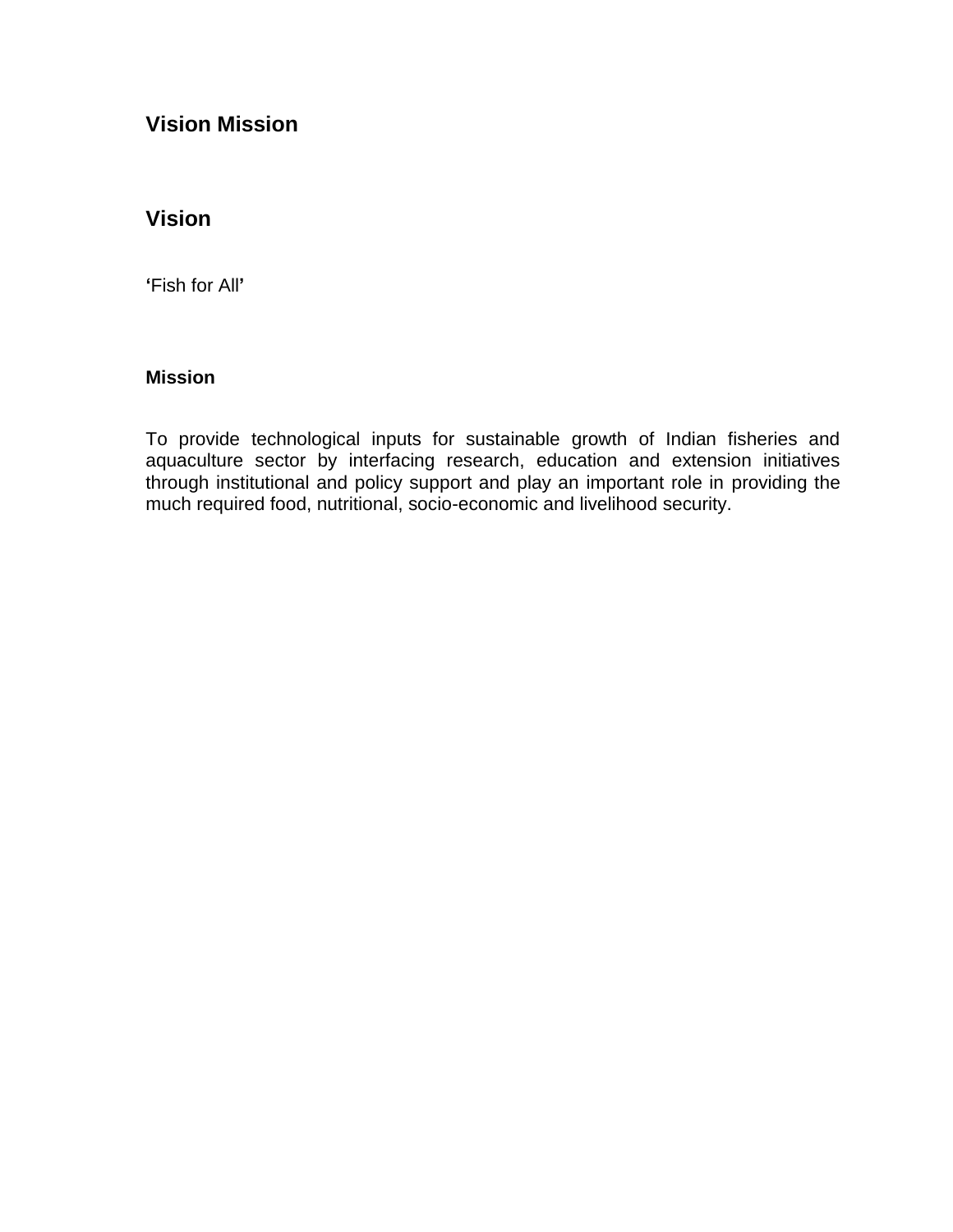### **Main Services/Transactions**

| S.  | Service(s)/                                                                   | Weight | <b>Responsible</b>               | <b>Email</b>                                         | Mobile &<br><b>Land line</b> | <b>Process</b>                                                                           | Document(s)     | <b>Fees</b>     |             |           |
|-----|-------------------------------------------------------------------------------|--------|----------------------------------|------------------------------------------------------|------------------------------|------------------------------------------------------------------------------------------|-----------------|-----------------|-------------|-----------|
| No. | Transaction(s)                                                                |        | Person along with<br>designation |                                                      | phone                        |                                                                                          | <b>Required</b> | <b>Category</b> | <b>Mode</b> | Amount    |
| 1.  | Research<br>advisories &<br>coordination<br>support in fisheries              | 20     | Dr. Madan Mohan<br>ADG (M.Fy.)   | mmohan@icar.org.in<br>mmohan.fish@rediffmail<br>.com | 09582898981<br>011-25848128  | Request of client,<br>assessment /<br>evaluation of<br>requirements,<br>informing client | Requisition     | <b>NA</b>       | <b>NA</b>   | <b>NA</b> |
| 2.  | Research<br>advisories &<br>coordination<br>support in<br>aquaculture         | 20     | Dr. S.D. Singh<br>ADG (I.Fy.)    | sdsingh.icar@nic.in                                  | 08800341616<br>011-25849825  | Request of client,<br>assessment /<br>evaluation of<br>requirements,<br>informing client | Requisition     | <b>NA</b>       | <b>NA</b>   | <b>NA</b> |
| 3.  | Research<br>advisories &<br>coordination<br>support in harvest                | 20     | Dr. Madan Mohan<br>ADG (M.Fy.)   | mmohan@icar.org.in<br>mmohan.fish@rediffmail<br>.com | 09582898981<br>011-25848128  | Request of client,<br>assessment /<br>evaluation of<br>requirements,<br>informing client | Requisition     | <b>NA</b>       | <b>NA</b>   | <b>NA</b> |
| 4.  | Research<br>advisories &<br>coordination<br>support in post-<br>harvest       | 20     | Dr. Madan Mohan<br>ADG (M.Fy.)   | mmohan@icar.org.in<br>mmohan.fish@rediffmail<br>.com | 09582898981<br>011-25848128  | Request of client,<br>assessment /<br>evaluation of<br>requirements,<br>informing client | Requisition     | <b>NA</b>       | <b>NA</b>   | <b>NA</b> |
| 5.  | Research<br>advisories &<br>coordination<br>support in fisheries<br>education | 20     | Dr. S.D. Singh<br>ADG (I.Fy.)    | sdsingh.icar@nic.in                                  | 08800341616<br>011-25849825  | Request of client,<br>assessment /<br>evaluation of<br>requirements,<br>informing client | Requisition     | <b>NA</b>       | <b>NA</b>   | <b>NA</b> |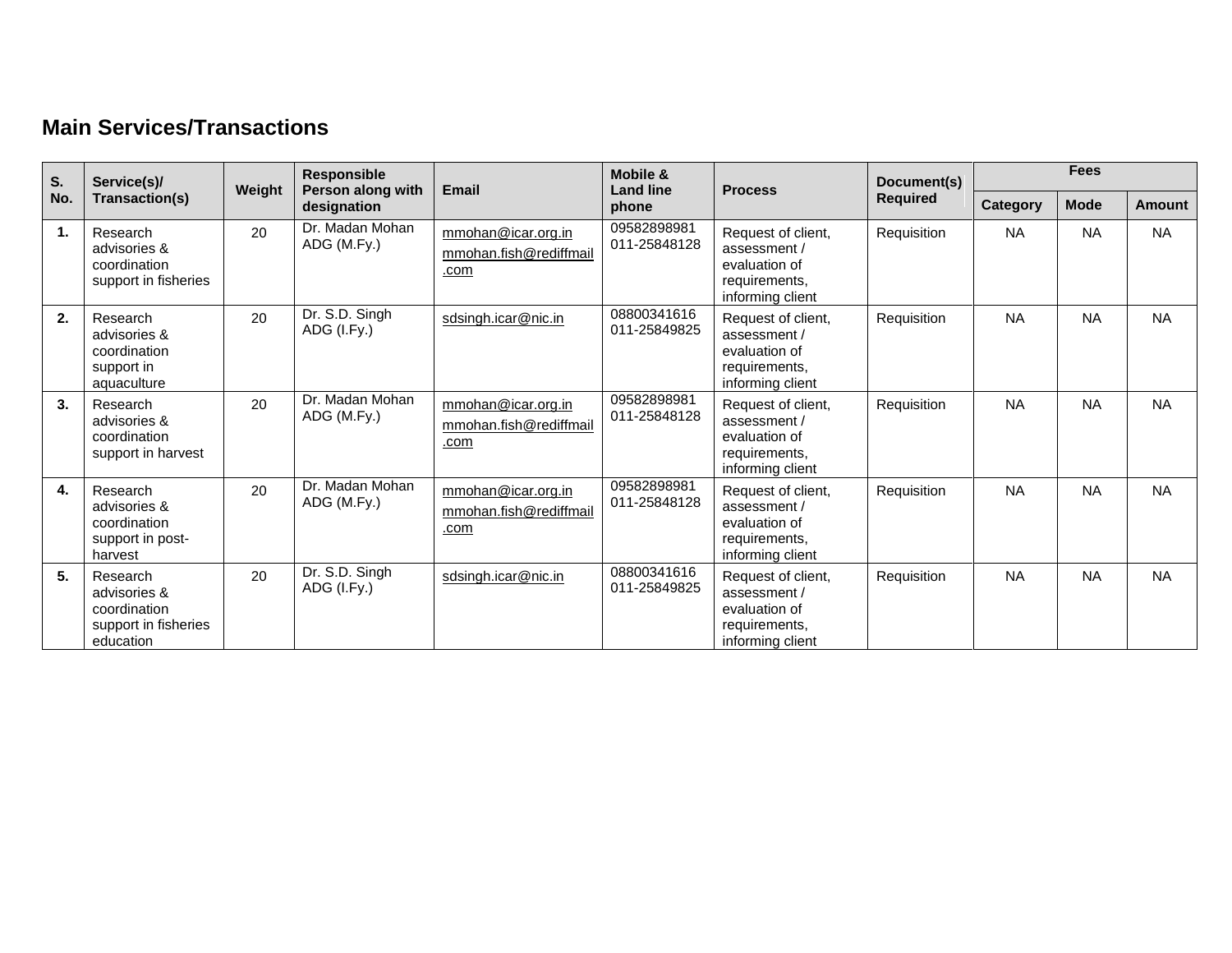### **Service Standards**

| S.<br>No. | Service(s)/Transaction(s)                                            | Weight | <b>Success Indicator(s)</b>                             | <b>Service Standard</b> | Unit         | Weight | Data Source                                             |
|-----------|----------------------------------------------------------------------|--------|---------------------------------------------------------|-------------------------|--------------|--------|---------------------------------------------------------|
|           | Research advisories & coordination<br>support in fisheries           | 20     | Time taken for<br>processing & supply of<br>information | 30                      | Working days | 20     | <b>Fisheries Research Institutes</b><br>of ICAR, DAHD&F |
| 2.        | Research advisories & coordination<br>support in aquaculture         | 20     | Time taken for<br>processing & supply of<br>information | 30                      | Working days | 20     | <b>Fisheries Research Institutes</b><br>of ICAR, DAHD&F |
| 3.        | Research advisories & coordination<br>support in harvest             | 20     | Time taken for<br>processing & supply of<br>information | 30                      | Working days | 20     | <b>Fisheries Research Institutes</b><br>of ICAR, DAHD&F |
| 4.        | Research advisories & coordination<br>support in post-harvest        | 20     | Time taken for<br>processing & supply of<br>information | 30                      | Working days | 20     | <b>Fisheries Research Institutes</b><br>of ICAR, DAHD&F |
| 5.        | Research advisories & coordination<br>support in fisheries education | 20     | Time taken for<br>processing & supply of<br>information | 30                      | Working days | 20     | <b>Fisheries Research Institutes</b><br>of ICAR, DAHD&F |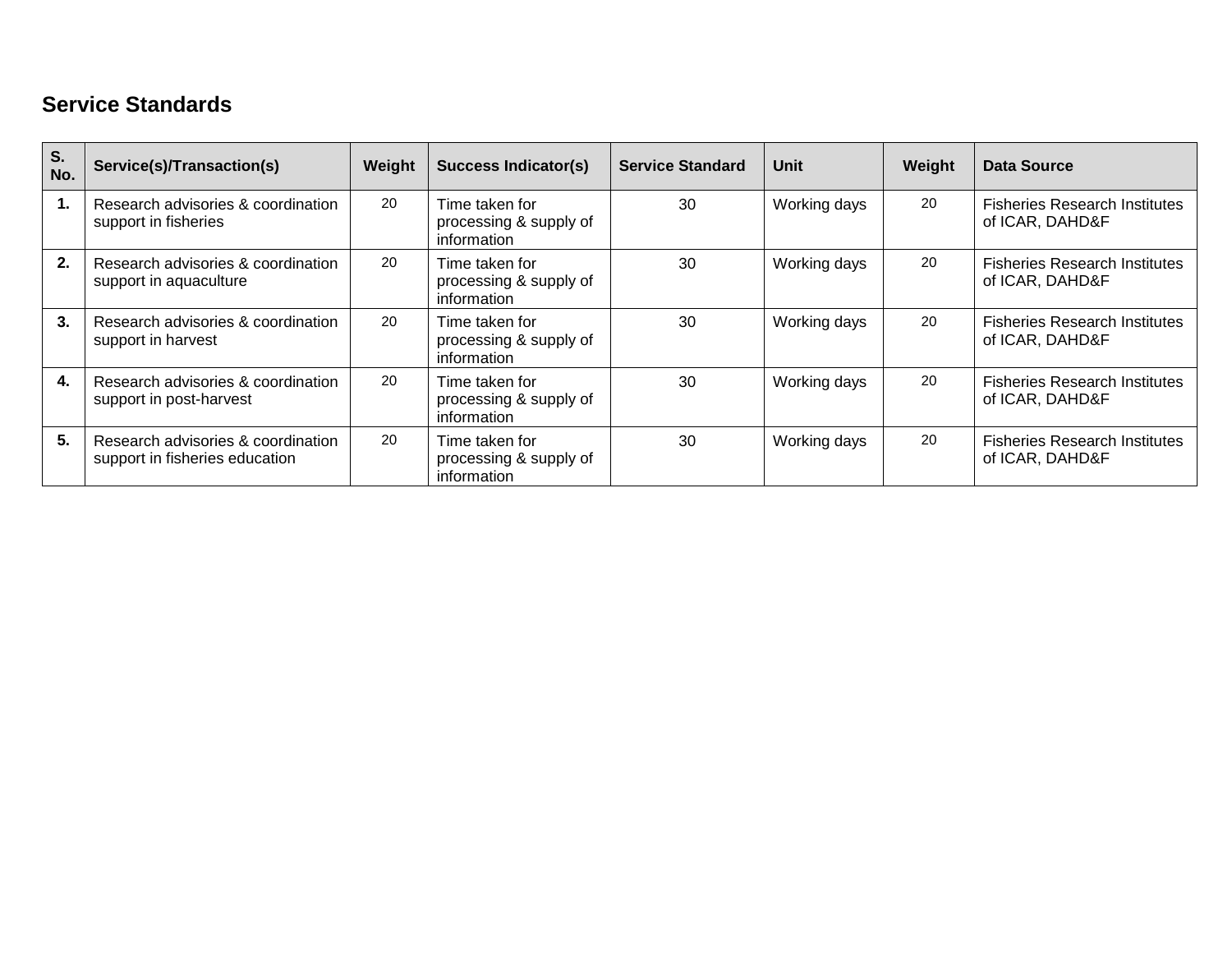#### **Grievance Redress Mechanism**

| S. No. | Name of the Public Grievance Officer | Helpline     | Email                                            | Mobile      |
|--------|--------------------------------------|--------------|--------------------------------------------------|-------------|
| . .    | Dr. Madan Mohan, ADG (M.Fy.)         | 011-25848128 | mmohan@icar.org.in<br>mmohan.fish@rediffmail.com | 09582898981 |
| 2.     | Dr. S.D. Singh, ADG (I.Fy.)          | 011-25843457 | sdsingh.icar@nic.in                              | 08800341616 |

### **List of Stakeholders/Clients**

| S.<br>No.     | <b>Stakeholders/Clients</b>                                                                    |
|---------------|------------------------------------------------------------------------------------------------|
| $\mathbf 1$ . | DAHD&F, New Delhi                                                                              |
| 2.            | NFDB, Hyderabad                                                                                |
| 3.            | <b>State Fisheries Departments</b>                                                             |
| 4.            | Research Organizations (CSIR, ICMR, DBT, DST etc.)                                             |
| 5.            | College of Fisheries in State, Central Agricultural & Fisheries Universities                   |
| 6.            | Fishermen, Fish Farmers, Fisheries Co-operative Societies                                      |
| 7.            | <b>Fisheries Industry</b>                                                                      |
| 8.            | NGO's working in Fisheries                                                                     |
| 9.            | Fishing Boat Owners, Fish Processing Industries, Fish and Fish Products Exporters Associations |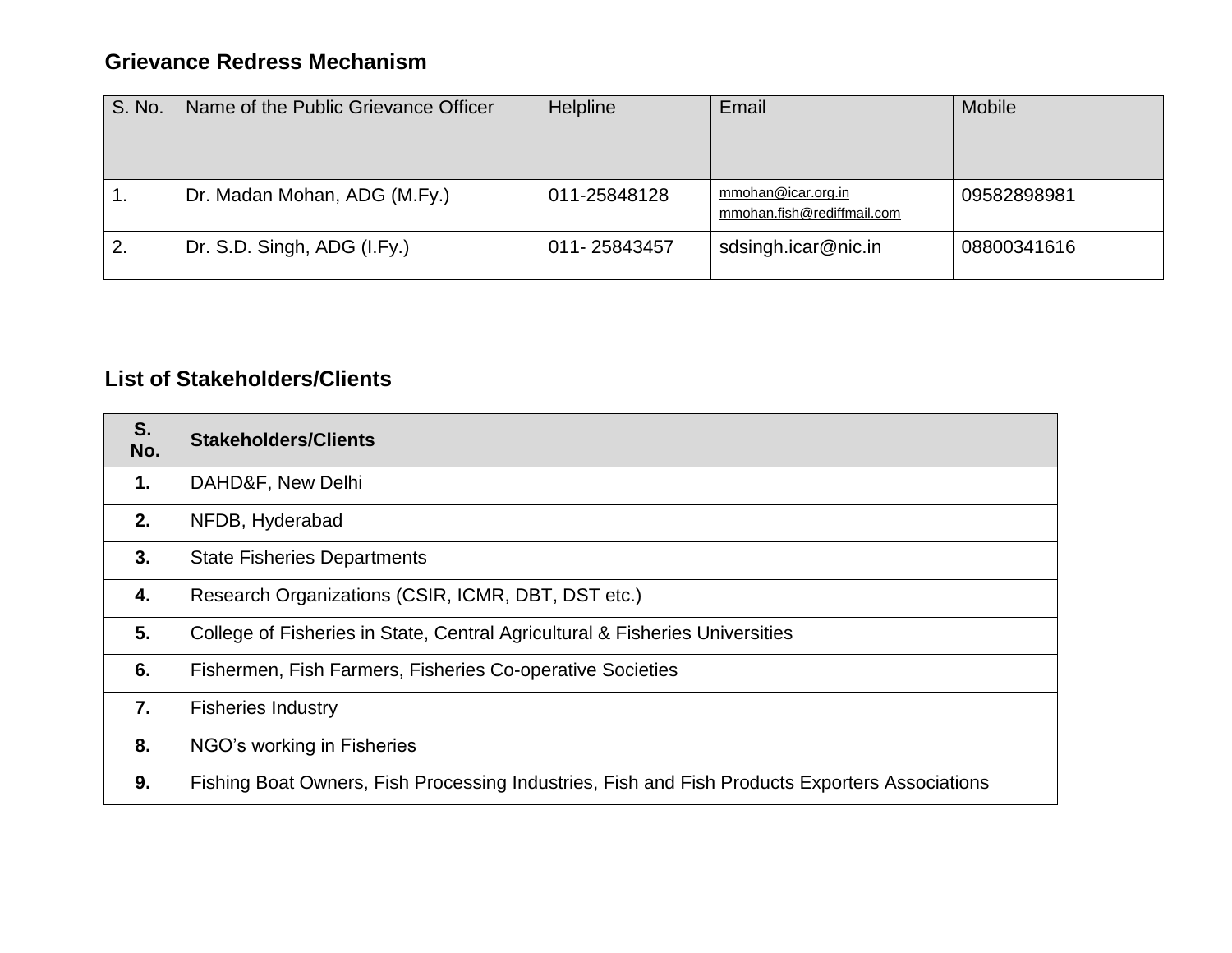# **Responsibility Sub-Centers i.e. Institutes**

| S.<br>No.        | <b>Name of Responsibility Sub-</b><br><b>Centers i.e. Institutes</b> | <b>Landline</b><br><b>Number</b>             | <b>Mobile</b><br><b>Number</b> | <b>Email</b>                                                                             | <b>Address</b>                                                                            |
|------------------|----------------------------------------------------------------------|----------------------------------------------|--------------------------------|------------------------------------------------------------------------------------------|-------------------------------------------------------------------------------------------|
| $\mathbf{1}$     | <b>Central Inland Fisheries Research</b><br>Institute                | 033-25920177                                 | 09051787111                    | cifri@vsnl.com<br>director@cifri.ernet.in<br>apsharma1@gmail.com                         | Barrackpore, Kolkata -700120,<br><b>West Bengal</b>                                       |
| 2.               | Central Institute of Brackishwater<br>Aquaculture                    | 044-24617523                                 | 09444922514                    | director@ciba.res.in                                                                     | 75, Santhome High Road, Raja<br>Annamalaipuram, Chennai-600028,<br>Tamilnadu              |
| 3.               | <b>Central Institute of Fisheries</b><br>Education                   | 022-26363404<br>022-26374306                 | 09920906001                    | wslakra@cife.edu.in<br>lakraws@hotmail.com                                               | Panch Marg, Off Yari Road,<br>Versova, Andheri (West), Mumbai-<br>400061, Maharashtra     |
| $\overline{4}$ . | <b>Central Institute of Fisheries</b><br>Technology                  | 0484-2666880<br>0484-2667727                 | 09446474368                    | cift@ciftmail.org                                                                        | Willingdon Island, Matsyapuri P.O.,<br>Cochin-692029, Kerala                              |
| 5.               | <b>Central Institute of Freshwater</b><br>Aquaculture                | 0674-2465421<br>0674-2465446<br>0674-2465402 | 09438470856                    | cifa@ori.nic.in<br>pjayasankar@yahoo.com                                                 | Kausalyaganga, Bhubaneswar -<br>751002, Odisha                                            |
| 6.               | <b>Central Marine Fisheries Research</b><br>Institute                | 0484-2394798                                 | 09847115515                    | director@cmfri.org.in<br>agopalkochi@gmail.com                                           | P.B. No. 1603, Ernakulam North,<br>P.O. Kochi-682018, Kerala                              |
| $\overline{7}$ . | Directorate of Coldwater Fisheries<br>Research                       | 05942-247279<br>05942-247280                 | 09450355685                    | dcfrin@gmail.com<br>dcfrin@rediffmail.com<br>director@dcfr.res.in<br>aksingh56@gmail.com | Anusandhan Bhawan, Industrial<br>Area, Bhimtal-263136, Uttarakhand                        |
| 8.               | National Bureau of Fish Genetic<br>Resources                         | 0522-2442441                                 | 09453019735                    | nbfgr@sancharnet.in<br>director@nbfgr.res.in<br>jkjena2@rediffmail.com                   | Canal Ring Road, Near Telibagh,<br>P.O. Dilkusha, Lucknow-226002,<br><b>Uttar Pradesh</b> |